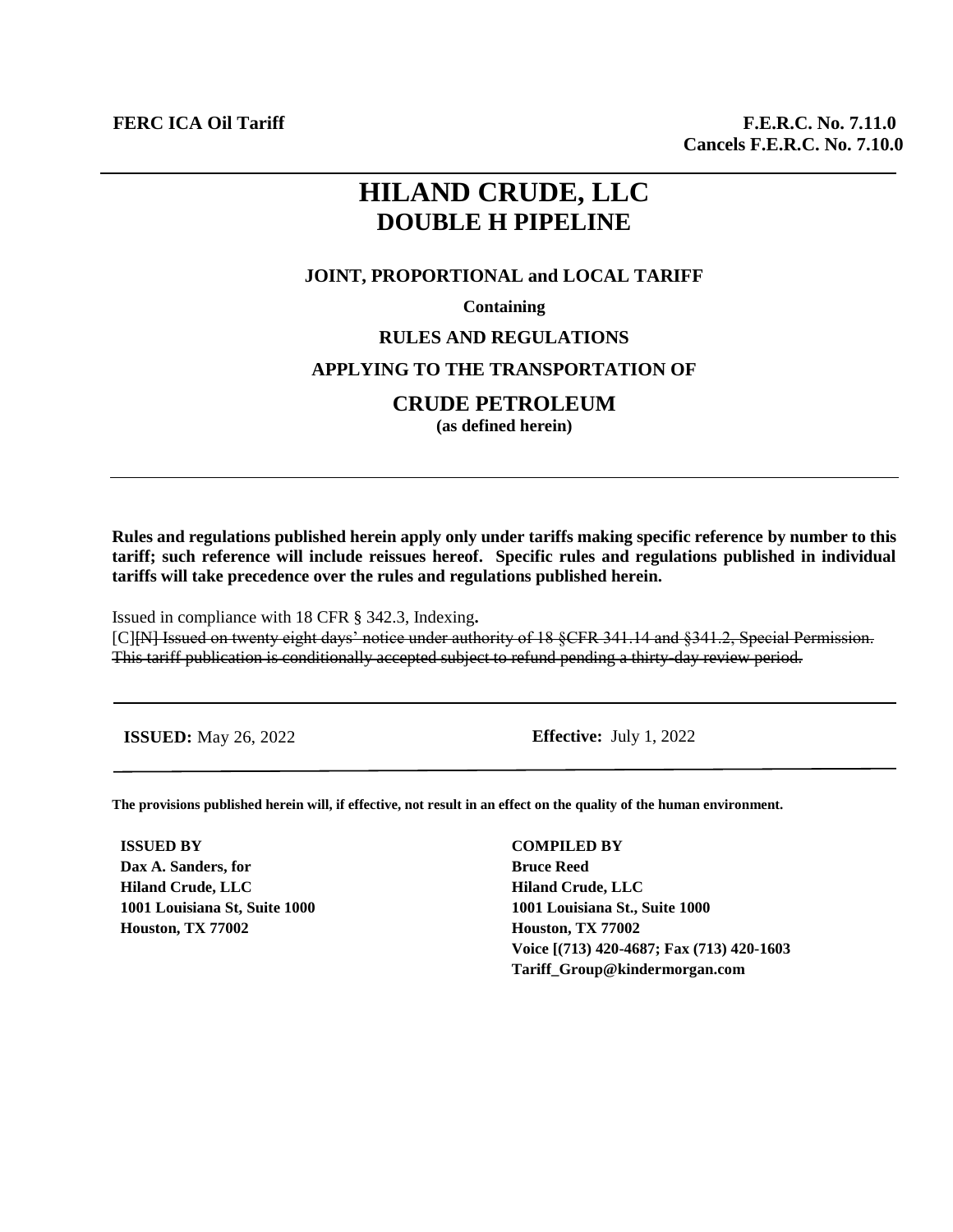# **TABLE OF CONTENTS**

| <b>Item</b> |                                                           | Page           |
|-------------|-----------------------------------------------------------|----------------|
| No.         |                                                           | No.            |
| 5           | Definitions                                               | 3              |
| 10          | Nomination, Minimum Quantity                              | 3              |
| 15          | Line Fill and Tank Bottom Inventory Requirements          | $\overline{4}$ |
| 20          | Title                                                     | $\sqrt{5}$     |
| 25          | Specifications as to Quality Received                     | $\sqrt{5}$     |
| 30          | Common Stream Crude Petroleum — Connecting Carriers       | 6              |
| 35          | Shipments, Maintenance of Identity                        | 6              |
| 40          | <b>Mixtures</b>                                           | 6              |
| 45          | Additives                                                 | $6\,$          |
| 50          | Duty of Carrier                                           | 6              |
| 55          | Origin Facilities Required for Automatic Custody Transfer | 6              |
| 60          | Receipt and Destination Facilities Required               | $\tau$         |
| 65          | Notice of Arrival, Delivery at Destination, Demurrage     | $\tau$         |
| 70          | Gauging, Testing and Deductions                           | $\tau$         |
| 75          | Prorationing                                              | 8              |
| 80          | <b>Application of Rates and Charges</b>                   | 10             |
| 85          | Application of Rates from and to Intermediate Points      | 10             |
| 90          | Charge for Compensation Fund Fees Incurred by Carrier     | 11             |
| 95          | Truck Loading and Unloading                               | 11             |
| 100         | Payment of Gathering and Delivery Rates and Other Charges | 11             |
| 105         | Diversion                                                 | 11             |
| 110         | Liability of Carrier                                      | 12             |
| 115         | Claims, Suits, and Time for Filing                        | 12             |
| 120         | Pipeage or Other Contracts                                | 12             |
| 125         | Storage in Transit                                        | 12             |
| 130         | <b>Intrasystem Transfers</b>                              | 13             |
| 135         | Commodity                                                 | 13             |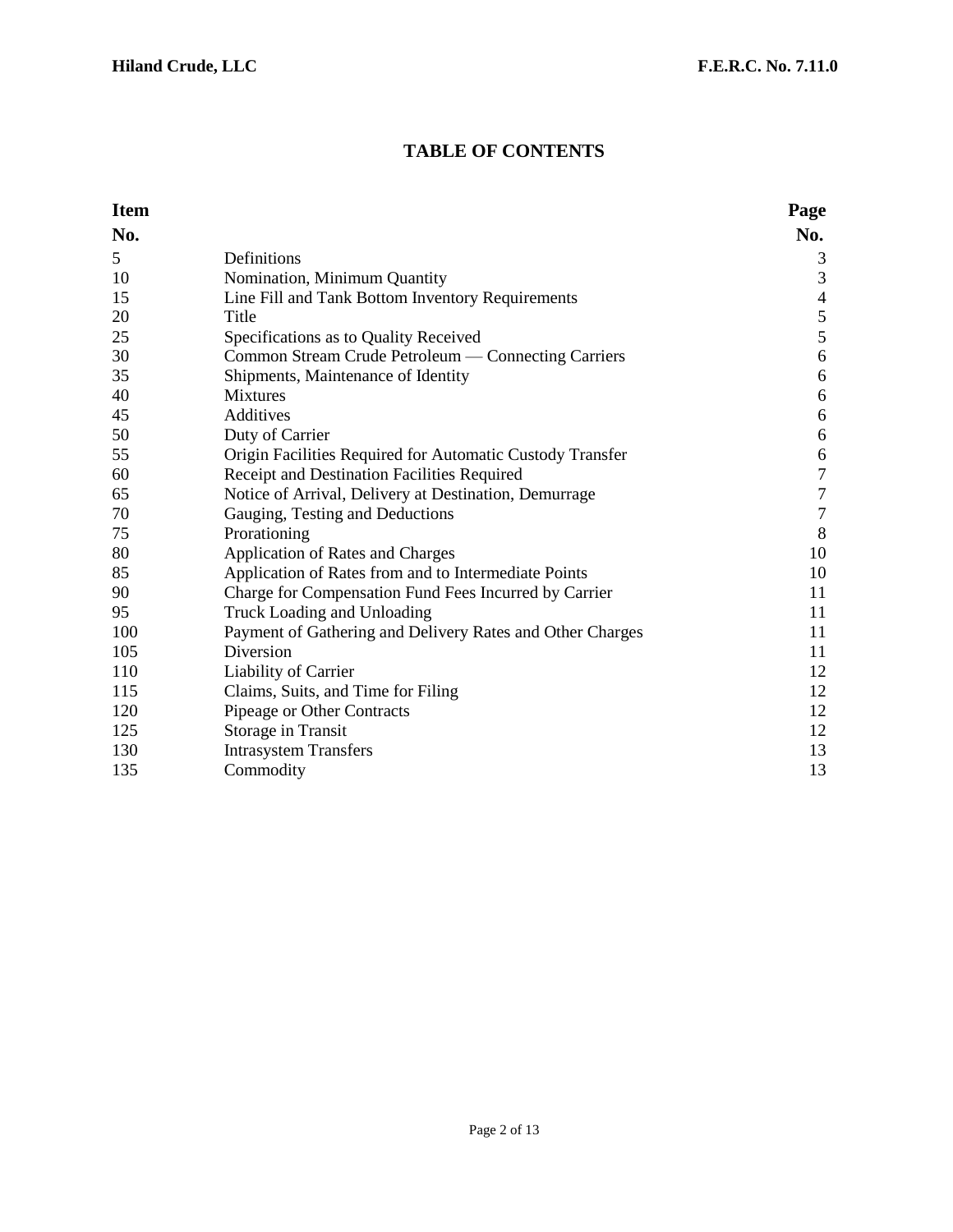## **5. DEFINITIONS**

"Barrel" as herein used means forty-two (42) United States gallons at sixty degrees (60°) Fahrenheit and zero (0) gauge pressure if the vapor pressure of the Crude Petroleum is at or below atmospheric pressure, or at equilibrium pressure if the vapor pressure of the Crude Petroleum is above atmospheric pressure.

"Carrier" as herein used means Hiland Crude, LLC

"Consignor" as herein used means the party from whom Crude Petroleum has been consigned to Shipper. "Consignee" as herein used means the party to whom Crude Petroleum has been consigned from Shipper.

"Crude Petroleum" as herein used means the direct liquid products of oil wells.

"Force Majeure" as herein used means any matter beyond the control of the Carrier, including, without limitation, strike, lockout, differences with workmen; fire, lightning, explosion, rain, flood, hurricane and hurricane warnings, tornado, windstorm, riot, communications failure, power outages, war, rebellion, insurrection, acts of terrorism or of a public enemy, act(s) of God; acts, omissions, delayed actions, denials, rejections, failure to issue certificates, permits, licenses, or any required approvals related to rates, tariffs, environmental compliance, orders, decisions, judgments, injunctions, rules, regulations, or legislation of governmental authorities (federal, state, or local); inability or delays in obtaining right-of-way authorizations or easements; inability or delays in obtaining materials, supplies, or labor; road closures preventing access to construction sites or truck loading or unloading stations; and the freezing or breakage of or accident to, or the repair or maintenance of, any equipment, facilities or lines or any equipment or facilities of connecting carrier(s).

"Nomination" as herein used means an offer by a Shipper to the Carrier of a stated quantity of Crude Petroleum for gathering and/or transportation from a specified origin or origins to a specified destination over a period of one operating month in accordance with these rules and regulations.

"Shipper" as herein used means a party who contracts with Carrier for gathering and/or transportation of Crude Petroleum, as defined herein and under the terms of these rules and regulations.

"System" as used herein means the pipeline(s) that Carrier owns an interest in and to which the rules and regulations stated herein apply.

"Tender" as used herein means a shipment of oil presented by a Shipper to the Carrier for movement by the Carrier in accordance with these rules and regulations.

"Transferor" as used herein means the entity transferring volumes pursuant to an intrasystem transfer of title to Crude Petroleum as described in Item No. 130 to these rules and regulations, INTRASYSTEM TRANSFERS.

"Transferee" as used herein means the entity accepting volumes pursuant to an intrasystem transfer of title to Crude Petroleum as described in Item No. 130 to these rules and regulations, INTRASYSTEM TRANSFERS.

## **10. NOMINATION, MINIMUM QUANTITY**

(a) Unless otherwise stated on a tariff making reference to these rules and regulations, Nominations for the gathering and/or transportation of Crude Petroleum for which Carrier has facilities will be accepted into Carrier's System under these rules and regulations in quantities of not less than ten thousand (10,000) Barrels.

(b) Crude Petroleum will be gathered and/or transported only under a Nomination accepted by the Carrier from origins to destinations when a tariff covering the movement is lawfully in effect and on file with the FERC as to interstate traffic and with the appropriate state commission covering intrastate traffic, if applicable.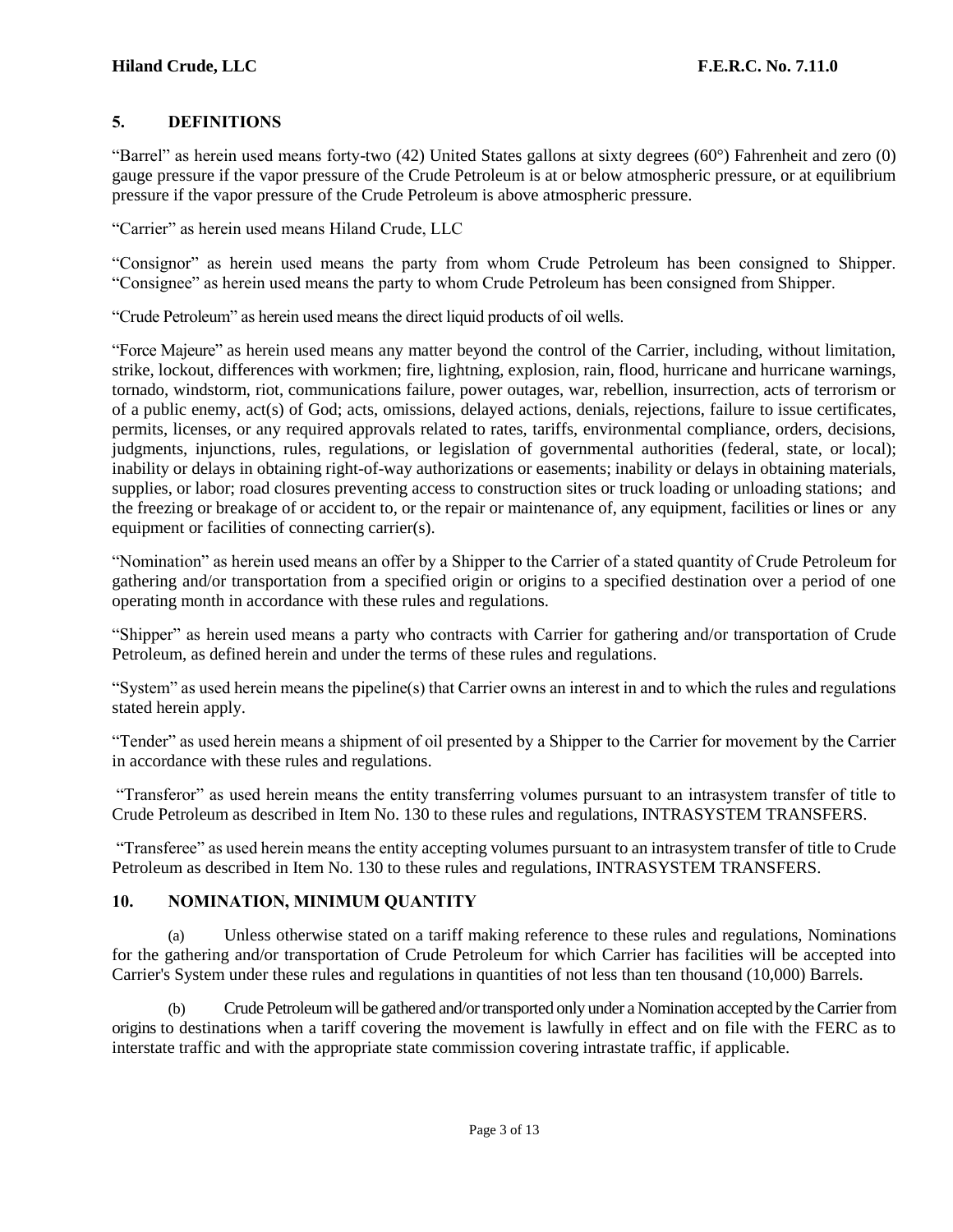#### **Hiland Crude, LLC F.E.R.C. No. 7.11.0**

(c) Any Shipper desiring to tender Crude Petroleum for gathering and/or transportation shall make a Nomination to the Carrier in writing on or before the deadline established and posted on Carrier's website (the Nomination Deadline") corresponding to the month during which the gathering and/or transportation under the Nomination is to begin. Unless such notification is made, the Carrier will be under no obligation to accept Crude Petroleum for gathering and/or transportation. Additionally, during periods when the Carrier has a reasonable expectation of the need for prorationing, in the next month, Carrier will notify Shippers via written or electronic communication, or, if applicable, posting on Carrier's website the pre-Nomination requirement corresponding to the month during which the gathering and/or transportation under the Nomination is to begin. Each Shipper's pre-Nomination and Nomination for that month will be subject to adjustment by the Carrier to a volume level not to exceed the Shipper's historical average level of actual volumes transported between the applicable origin and destination specified in Shipper's pre-Nomination or Nomination, as applicable, over the prior 12 month period, which historical average volumes transported, upon Shipper's request, Carrier will provide to Shipper in advance of its pre-Nomination and Nomination. A Shipper's request for acceptance of a Nomination in excess of its historical average level of actual volumes transported between the applicable origin and destination specified in Shipper's nomination over the prior 12 month period must include Shipper's written certification of the availability of its supply of Crude Petroleum and of its capability to remove such Crude Petroleum from the delivery point(s) as will be required by Carrier in support of such Shipper's pre-Nomination or Nomination. Written certification includes but is not limited to a sworn affidavit from an officer of the Shipper attesting to the content of the pre-Nomination or Nomination. In the event Shipper does not provide such detailed information, including written certification, reasonably acceptable to Carrier, Carrier will reject such pre-Nomination or Nomination, or, if applicable, will adjust the pre-Nomination or Nomination to the historical average of actual volumes transported by the Shipper over the prior 12 month period between the applicable origin and destination specified in Shipper's pre-Nomination or Nomination, as applicable.

(d) When Nominations submitted by Shippers to Carrier on or before the Nomination Deadline do not cause Carrier to implement the prorationing procedures set forth in Item 75 for the System or any line segment thereof, additional Nominations will be accepted by the Carrier to fill capacity only if they do not impair the movement of Crude Petroleum Nominated before the Nomination Deadline.

(e) For all transportation service under Carrier's Joint Tariff with Tallgrass Pony Express Pipeline, LLC ("PXP"), all nominations and pre-nominations shall be made by Shippers to Carrier in accordance with this tariff, with a copy of all such nominations and pre-nominations to be provided to PXP.

## **15. LINE FILL AND TANK BOTTOM INVENTORY REQUIREMENTS**

Prior to delivering Barrels out of Carrier's System, each Shipper will be required to supply a pro rata share of Crude Petroleum necessary for pipeline and tankage fill to ensure efficient operation of Carrier's System. Each shipper's volume will be divided by the total system volume and the resulting fraction multiplied times the total system pipe capacity plus tank bottoms and working stock volumes. Crude Petroleum provided by Shippers for this purpose will be allowed to be withdrawn only after: (1) shipments have ceased and the Shipper has notified Carrier in writing of its intention to discontinue shipments in Carrier's System, and (2) Shipper balances have been reconciled between Shipper and Carrier. Any Carrier requirement for advance payment of gathering, delivery and other charges on the volumes to be cleared from Carrier's System, will be based on Shipper's payment and credit history with Carrier, and any unpaid accounts receivable, before final delivery will be made. Carrier shall have a reasonable period of time from the receipt of said notice, not to exceed six months, to complete administrative and operational requirements incidental to Shipper withdrawal.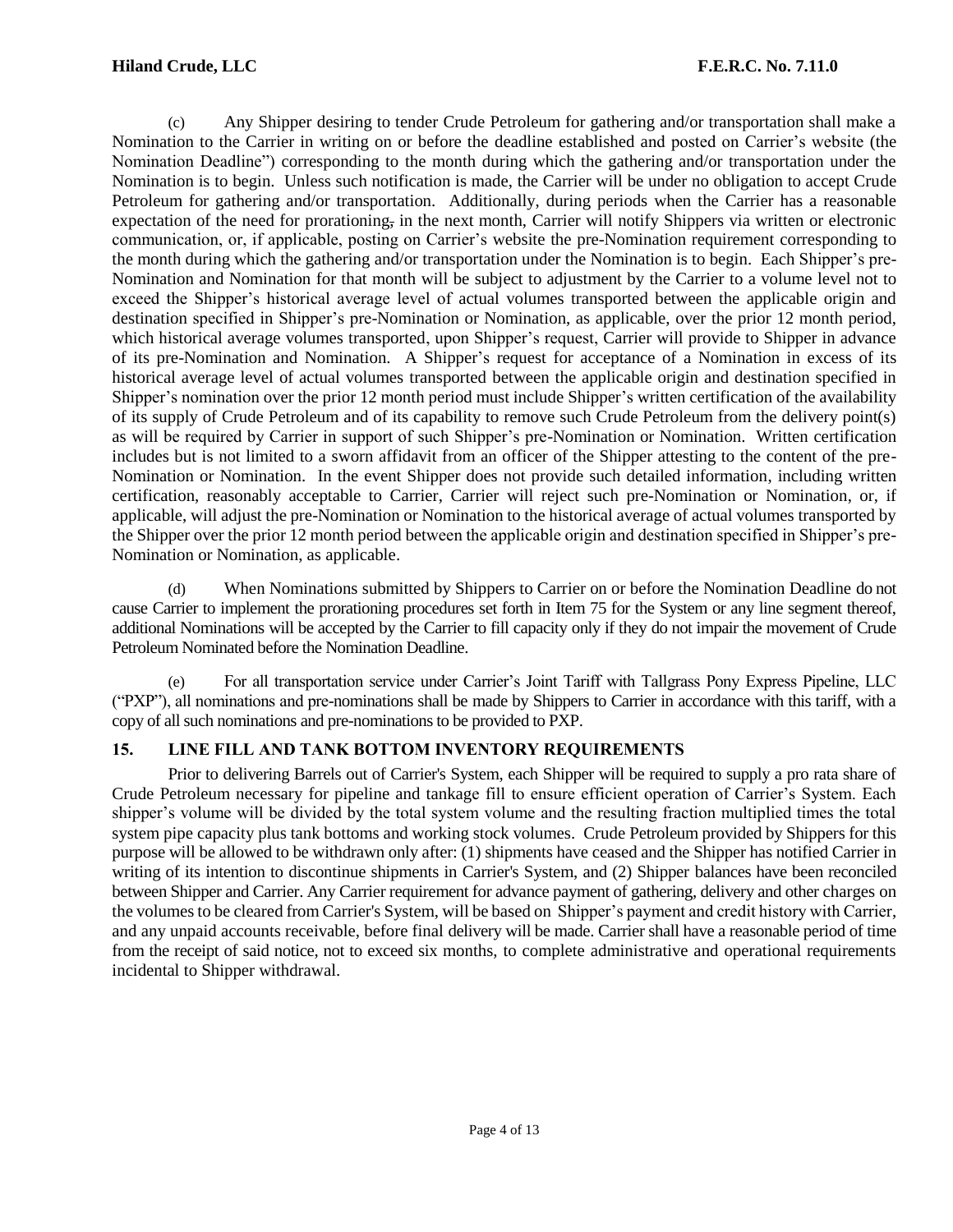#### **20. TITLE**

The Carrier shall have, on a nondiscretionary basis, the right to reject any Crude Petroleum, when Nominated for gathering and/or transportation, which is or is expected to be involved in litigation, or the title of which is or is expected to be in dispute, or which is or is expected to be encumbered by a lien or charge of any kind, and it will require of the Shipper satisfactory evidence of its perfected and unencumbered title or satisfactory indemnity bond to protect Carrier. By nominating Crude Petroleum, the Shipper warrants and guarantees that the Shipper has good unencumbered title thereto free and clear of all liens or charges of any kind and agrees to indemnify and hold Carrier harmless for any and all loss, cost, liability, damage and/or expense (including reasonable attorney fees) resulting from any breach or alleged breach of such warranty and guaranty; provided, however, that acceptance for gathering and/or transportation shall not be deemed a representation by the Carrier as to Shipper's title.

## **25. SPECIFICATIONS AS TO QUALITY RECEIVED**

(a) No Crude Petroleum will be accepted for transportation except merchantable Crude Petroleum which is properly settled (see item 70. (d) for exceptions) and contains not more than one half percent (0.5%) of basic sediment, water, and other impurities, not more than two tenths of one percent of which will be allowed to be water, and has a temperature not in excess of one hundred and twenty degrees (120) Fahrenheit and its gravity, viscosity, pour point, and other characteristics are such that it will be readily susceptible to transportation through the Carrier's existing facilities, provided the overall system fungible common stream is not substantially affected, the quality of other shipments is not materially affected and other Shippers and/or the Carrier are not disadvantaged. In addition, Carrier will reject (any and all of, but not limited to) the following shipments: (1) Crude Petroleum having a Reid Vapor Pressure in excess of thirteen (13) pounds per square inch absolute and/or an API gravity greater than 48 degrees API or less than 31 degrees API, (2) Crude Petroleum where the Shipper or Consignee has failed to comply with applicable laws, rules, and regulations made by government authorities regulating shipment of Crude Petroleum; (3) Crude oil not indigenous to the geographic area served by the pipeline; (4) Crude Petroleum having greater than 10 ppm H2S and (5) Crude Petroleum having a viscosity greater than 30 centistokes at sixty degrees (60°) Fahrenheit (provided Carrier will waive this requirement upon Shipper's agreement to pay a mutually agreeable surcharge). Unless otherwise stated in the individual tariff, Crude Petroleum will have Sulfur content of not greater than 0.50 Wt. %. If Crude Petroleum is accepted from tankage, settled bottoms in such tanks must not be above a point four inches (4") below the bottom of the pipeline connection with the tank from which it enters Carrier's facilities.

(b) Quality specifications of a connecting carrier will be imposed upon Shipper when such specifications are more restrictive than that of Carrier, in which case the specifications of the connecting carrier will be applied.

(c) If Carrier, from time to time, undertakes to gather and/or transport other or additional grades of Crude Petroleum it will file a tariff defining the grade(s) terms and conditions. If, in the opinion of Carrier, sufficient quantities are not nominated or facilities are not available to justify continued gathering and/or transportation of other or additional grades, Carrier then, after giving reasonable notice to Shippers who are affected, will cease gathering and transporting particular grades of Crude Petroleum and revise its tariff.

(d) If, upon investigation, Carrier determines that a Shipper has delivered to Carrier's facilities Crude Petroleum that has been contaminated by the existence of and/or excess amounts of impure substances, including but not limited to, chlorinated and/or oxygenated hydrocarbons, arsenic, lead and/or other metals, such Shipper will be excluded from further entry into applicable segments of the System until such time as quality specifications are met. Further, Carrier reserves the right to dispose of any contaminated Crude Petroleum blocking its System. Disposal thereof, if necessary, will be made in any reasonable commercial manner, and any liability, costs and expenses associated with the contamination or disposal of any Crude Petroleum shall be borne by the Shipper introducing the contaminated Crude Petroleum into Carrier's System and such Shipper shall indemnify and save Carrier harmless from any and all claims, suits, costs, expenses, and/or judgments arising, directly or indirectly, from the presence of the contaminated Crude Petroleum.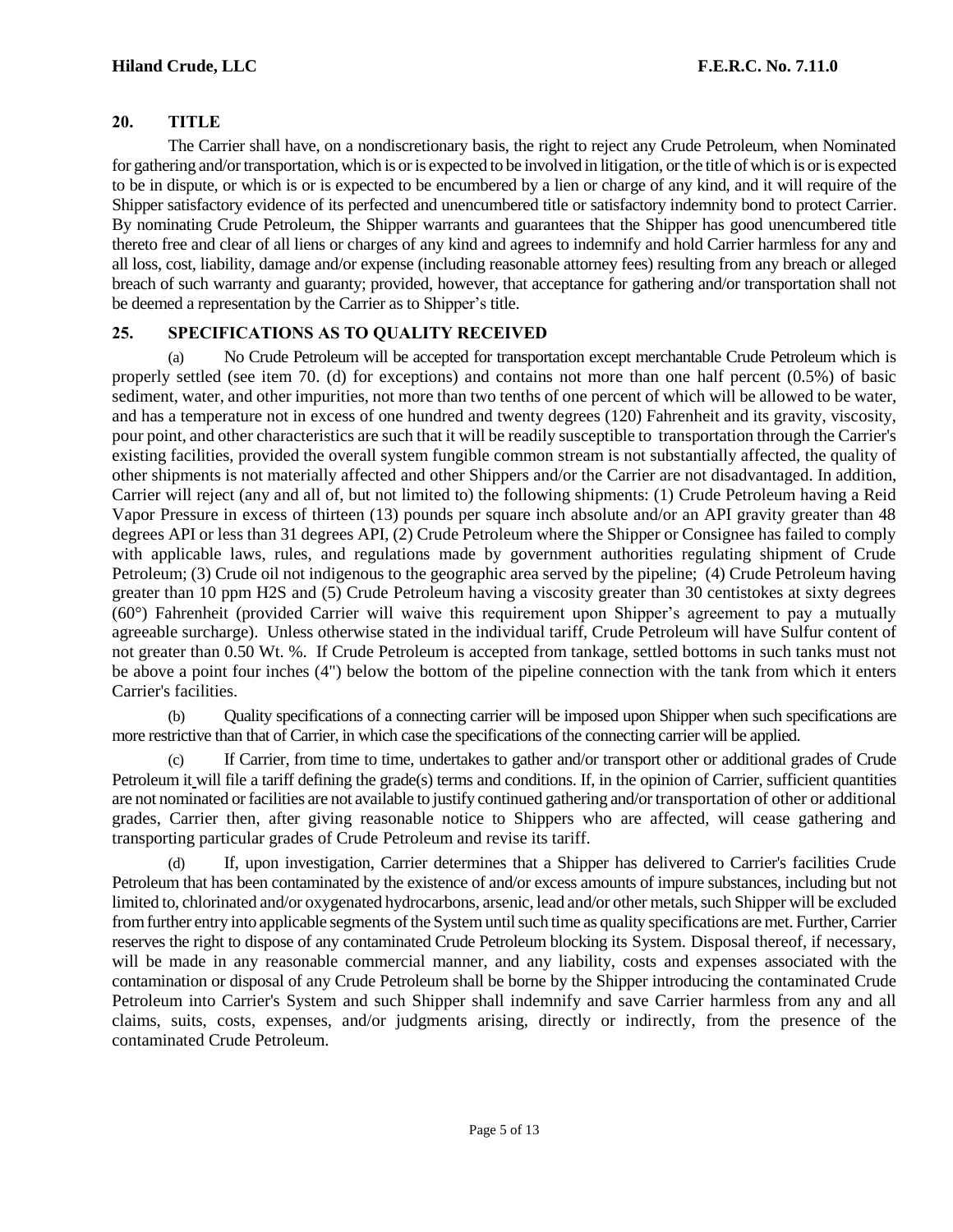(e) Carrier will from time to time determine which grades of Crude Petroleum it will regularly gather and/or transport as a common stream between particular receipt points and destination points on its pipeline System. Carrier will inform all subscribers to tariffs for the System affected by such determination by means of the Carrier's electronic bulletin board, and this shall constitute the sole holding out by Carrier in regard to the grades of Crude Petroleum gathered and/or transported.

## **30. COMMON STREAM CRUDE PETROLEUM - CONNECTING CARRIERS**

When both receipts from and deliveries to a connecting pipeline of substantially the same grade of Crude Petroleum are scheduled at the same interconnection, Carrier reserves the right, with the cooperation of the operator of the connecting pipeline, to offset like volumes of such common stream Crude Petroleum in order to avoid the unnecessary use of energy which would be required to physically pump the offsetting volumes. When this right is exercised, Carrier will make the further deliveries for the Shipper involved from Carrier's common stream Crude Petroleum.

## **35. SHIPMENTS, MAINTENANCE OF IDENTITY**

(a) Carrier shall not be liable to Shipper or Consignee for changes in gravity or quality of Shipper's Crude Petroleum, which occurs from commingling or intermixing Shipper's Crude Petroleum with other Crude Petroleum in the same common stream while in transit. Carrier is not obligated to deliver to Shipper or Consignee the identical Crude Petroleum nominated by Shipper, Carrier will deliver the grade of Crude Petroleum it is regularly gathering and/or transporting as a common stream.

(b) Carrier shall have no responsibility in, or for, any revaluation or settlements, which are deemed appropriate by Shippers and/or Consignees because of mixing or commingling of Crude Petroleum shipments between the receipt and delivery of such shipments by Carrier within the same common stream.

## **40. MIXTURES**

The indirect liquid products of oil and gas wells, including gasoline and liquefied petroleum gases, hereinafter referred to as indirect products, will not be accepted by Carrier.

#### **45. ADDITIVES**

Carrier reserves the right to require, approve or reject the injection of corrosion inhibitors, viscosity or pour point depressants, drag reducing agent, or other such additives in Crude Petroleum to be gathered and/or transported.

#### **50. DUTY OF CARRIER**

Carrier shall not be required to gather or transport Crude Petroleum except with reasonable diligence, considering the quality of the Crude Petroleum, the distance of gathering and/or transportation and other material elements. Carrier cannot commit to delivering Crude Petroleum to a particular destination, at a particular time.

# **55. ORIGIN FACILITIES REQUIRED FOR AUTOMATIC CUSTODY TRANSFER**

Where Consignor (or Shipper) elects to deliver Crude Petroleum to the Carrier at point of origin through automatic custody transfer facilities (in lieu of tankage), the Consignor (or Shipper) shall furnish the required automatic measuring and sampling facilities and the design, construction, and calibration of such facilities must meet industry standards, regulatory requirements and be hydraulically compatible with Carrier's system at the point of proposed transfer. In the event automatic custody transfer is made by meters, the Consignor (or Shipper) shall also furnish whatever pumping service is necessary to insure that the Crude Petroleum being delivered to the meter is at a pressure in excess of the bubble point of the liquid.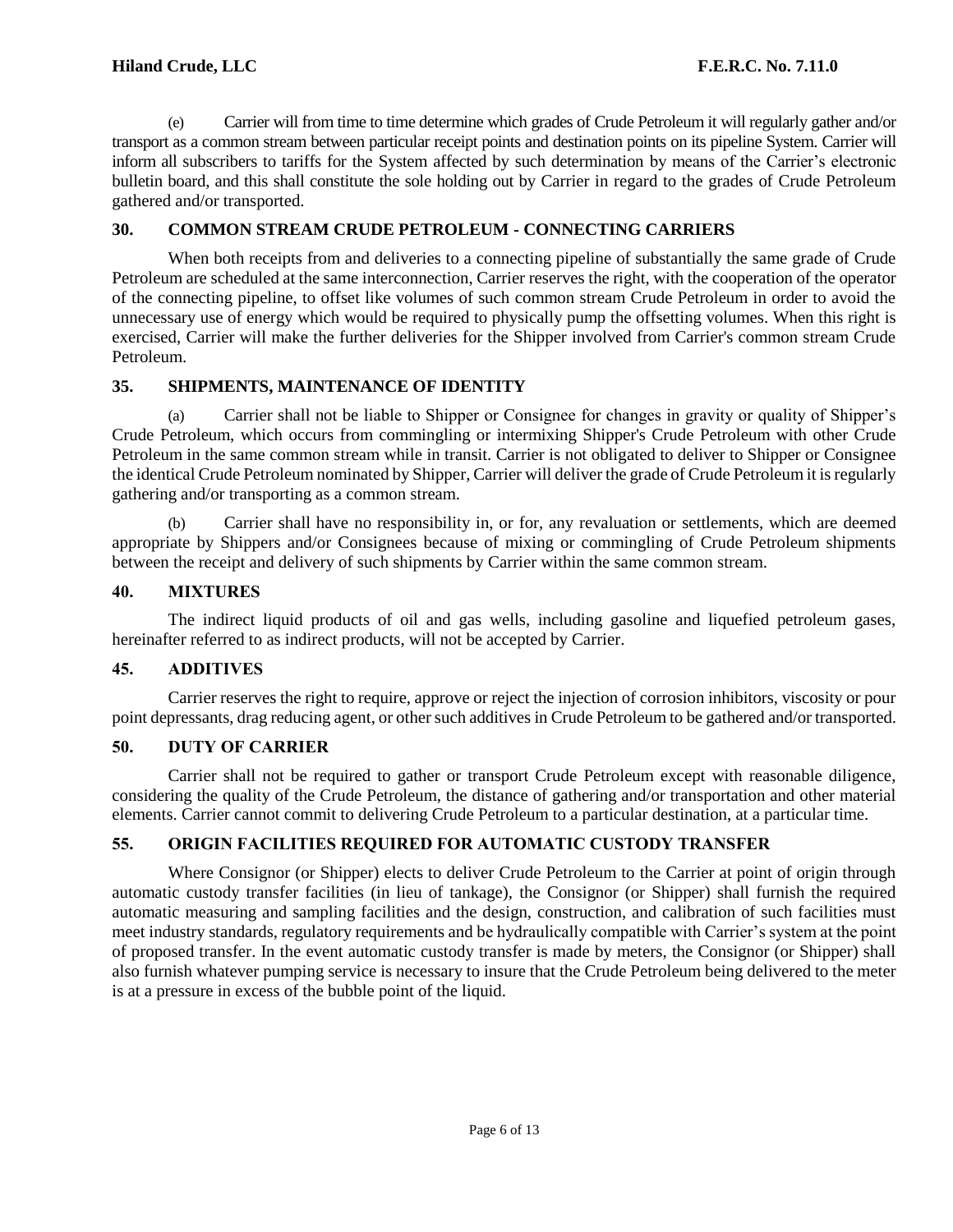#### **60. RECEIPT AND DESTINATION FACILITIES REQUIRED**

The Carrier will accept Crude Petroleum for gathering and/or transportation only when the Consignor, Shipper, or Consignee has provided the necessary facilities for delivering Crude Petroleum into the System at the point of origin at a pressure, volume and flow rate compatible with system hydraulics at the proposed point of delivery, and has made the necessary arrangements for shipment beyond or has provided the necessary facilities for receiving said Crude Petroleum as it arrives at the destination.

#### **65. NOTICE OF ARRIVAL, DELIVERY AT DESTINATION, DEMURRAGE**

(a) The obligation of the Carrier is to deliver the quantity of Crude Petroleum to be gathered and/or transported, less deductions, at the specified destination. Such delivery will be made upon twenty-four (24) hours' notice to the Shipper or Consignee who shall accept and receive said Crude Petroleum from the Carrier with all possible dispatch into tanks or receptacles arranged for or provided by the Shipper or Consignee, when reasonably possible.

(b) Commencing after the first seven o'clock a.m., after expiration of said 24-hour notice, Carrier shall assess a demurrage charge on any part of said Crude Petroleum shipment offered for delivery and not taken by Shipper or Consignee; the demurrage charge will be [W] one and thirteenth twenty three hundredths cent [I] (\$0.0113 23) per Barrel per day for each day of 24 hours or fractional part thereof.

If the Shipper, or Consignee, is unable or refuses to receive said Crude Petroleum as it arrives at the specified destination, the Carrier reserves the right to make whatever arrangements for disposition of the Crude Petroleum it deems appropriate in order to clear its pipeline. Any additional expenses incurred by the Carrier in making such arrangements shall be borne by the Shipper or Consignee.

#### **70. GAUGING, TESTING AND DEDUCTIONS**

(a) Crude Petroleum shipped hereunder shall be measured and tested by representatives of the Carrier or by automatic equipment approved by the Carrier. Quantities shall be determined by dynamic or static measurement methods in accordance with appropriate American Petroleum Institute (API) standards, latest revision, and adjusted to base (reference or standard) conditions.

(b) When a lease operator or connecting carrier's tanks are unsafe or unsuitable for use in custody transfer because of improper connections, high bottom accumulations of any extraneous matter, incrustations on the inside of the tank walls, or any other conditions unacceptable to Carrier, Carrier will reject the use of such tank until the unacceptable conditions have been corrected. Alternatively, in the case of incrustation inside any tank, Carrier will determine and apply a correction factor to ascertain the correct tank capacity.

(c) Corrections will be made for temperature from observed degrees Fahrenheit to 60 degrees Fahrenheit and for pressure to 14.696 psia. Carrier will deduct the full amount of sediment, water and other impurities as the centrifugal or other testing shows.

(d) All receipts of Crude Petroleum products having an API gravity of 45 degrees or above shall also be subject to a deduction to cover shrinkage and evaporation. Such deduction shall be determined in accordance with the following table:

|                             | Deduction       |
|-----------------------------|-----------------|
|                             | For Incremental |
|                             | Evaporation     |
| <b>API Gravity. Degrees</b> | & Shrinkage     |
| 45.0 and above              | 0.5%            |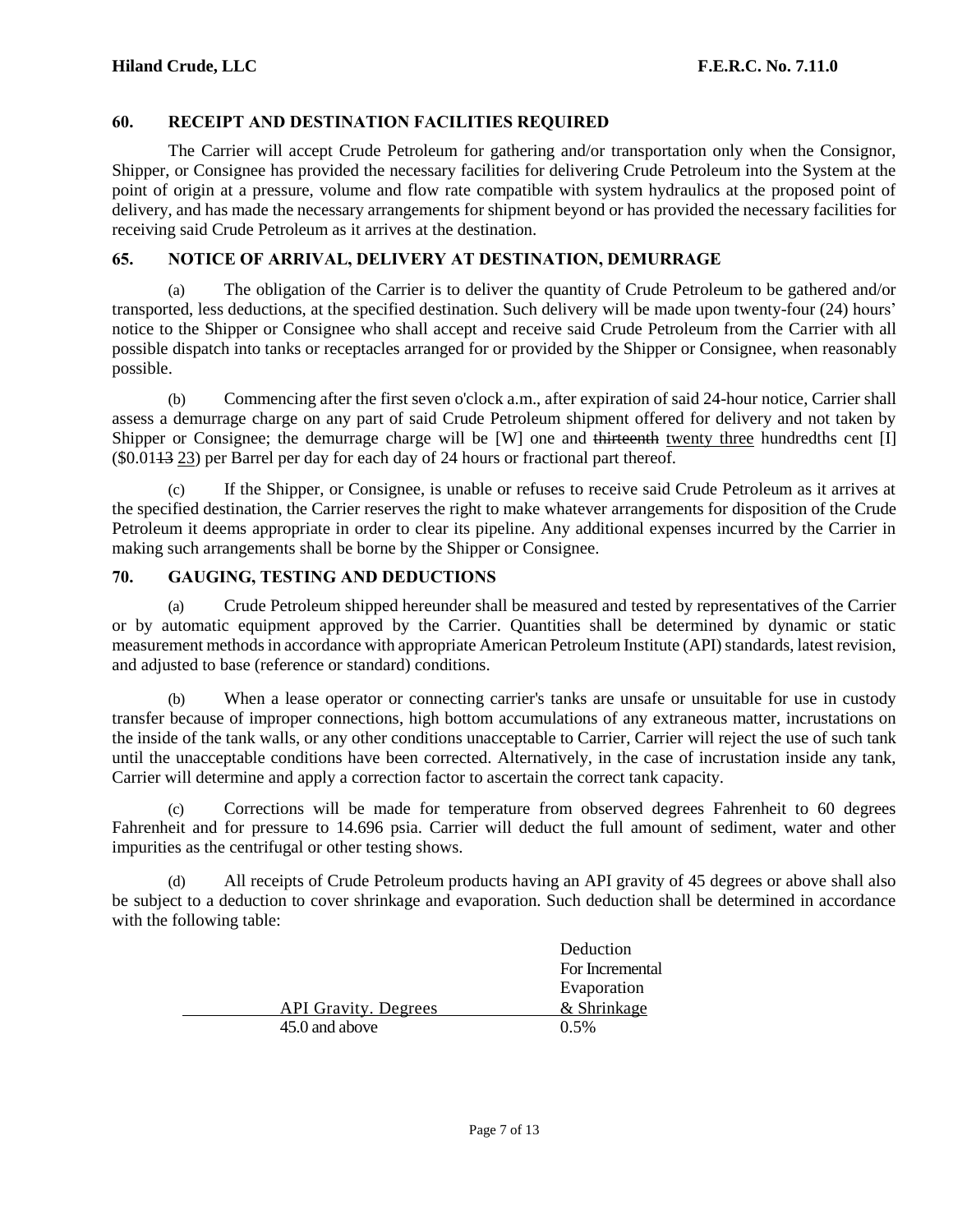Exception: When a tank of Crude Petroleum is presented for shipment but the Crude Petroleum is not properly settled as indicated by a boiling action when the surface of the product is disturbed the Carrier will reject the tank for shipment or by agreement with the Shipper will ship the tank and make an additional shrinkage adjustment of 0.7% After consideration of all of the factors set forth in this Item No. 70, a net balance will be determined as the quantity deliverable by Carrier, and delivery rates will be assessed on this net balance.

## **75. PRORATIONING**

#### **Definitions**

"Base Period" means the twelve (12)-calendar month period beginning thirteen (13) months prior to the Proration Month and excluding the month preceding the Proration Month.

"Committed Shipper" means a Shipper that has entered into a TDA with Carrier, which contains a minimum throughput commitment by such Shipper on the affected line segment.

"In-Service Date" means the first day that Carrier is able to provide transportation service to any Shipper(s) on a new or expanded segment of Carrier's system.

"Monthly Priority Service Capacity" means for any month for any line segment, the total capacity on such line segment for such month less the New Shipper Capacity for such month.

"New Shipper" means: (1) a Shipper (other than a Committed Shipper) that has not shipped Petroleum in each month of the Base Period or (2) a Committed Shipper that has failed to ship and has failed to make payments for failure to ship pursuant to a TDA, in any month of the Base Period, for the transportation of Petroleum on the affected line segment.

"New Shipper Capacity" means the capacity available to New Shippers, which shall be no less than ten percent (10%) of total monthly capacity in a line segment.

"Priority Service Capacity" means capacity on the affected line segment available to a Committed Shipper during a month that is not subject to prorationing, in exchange for a premium rate. Each Committed Shipper that receives Priority Service Capacity, per the Capacity Allocation Procedures below, will receive the lesser of (1) its TDA volume commitment on the affected line segment, or (2) its Nomination on the affected line segment; provided, however, if the Monthly Priority Service Capacity on the affected line segment is not sufficient to provide all such Committed Shippers with such initial allocations, each such Committed Shipper will receive an allocation of capacity equal to a percentage of the Monthly Priority Service Capacity on the affected line segment, with such percentage to be determined by dividing such Committed Shipper's initial allocation of capacity by the total of all such Committed Shipper's initial allocations of capacity.

"Proration Month" means any calendar month for which capacity is to be prorated.

"Regular Shipper" means (1) a Shipper (other than a Committed Shipper) that has shipped Crude Petroleum on the affected line segment in each month of the Base Period or (2) a Committed Shipper that has shipped Petroleum or made payments for failure to ship Crude Petroleum pursuant to a TDA on the affected line segment in each month of the Base Period, provided however, that each Committed Shipper on the affected line segment shall be deemed to be a Regular Shipper on such affected line segment upon the In-Service Date. A Shipper that is a Regular Shipper on the affected line segment will lose its status as a Regular Shipper if it does not ship Petroleum on the affected line segment in each month of the Base Period, or, in the case of a Committed Shipper on the affected line segment, it does not ship and fails to make payments for failure to ship Crude Petroleum pursuant to a TDA on the affected line segment in any month of the Base Period.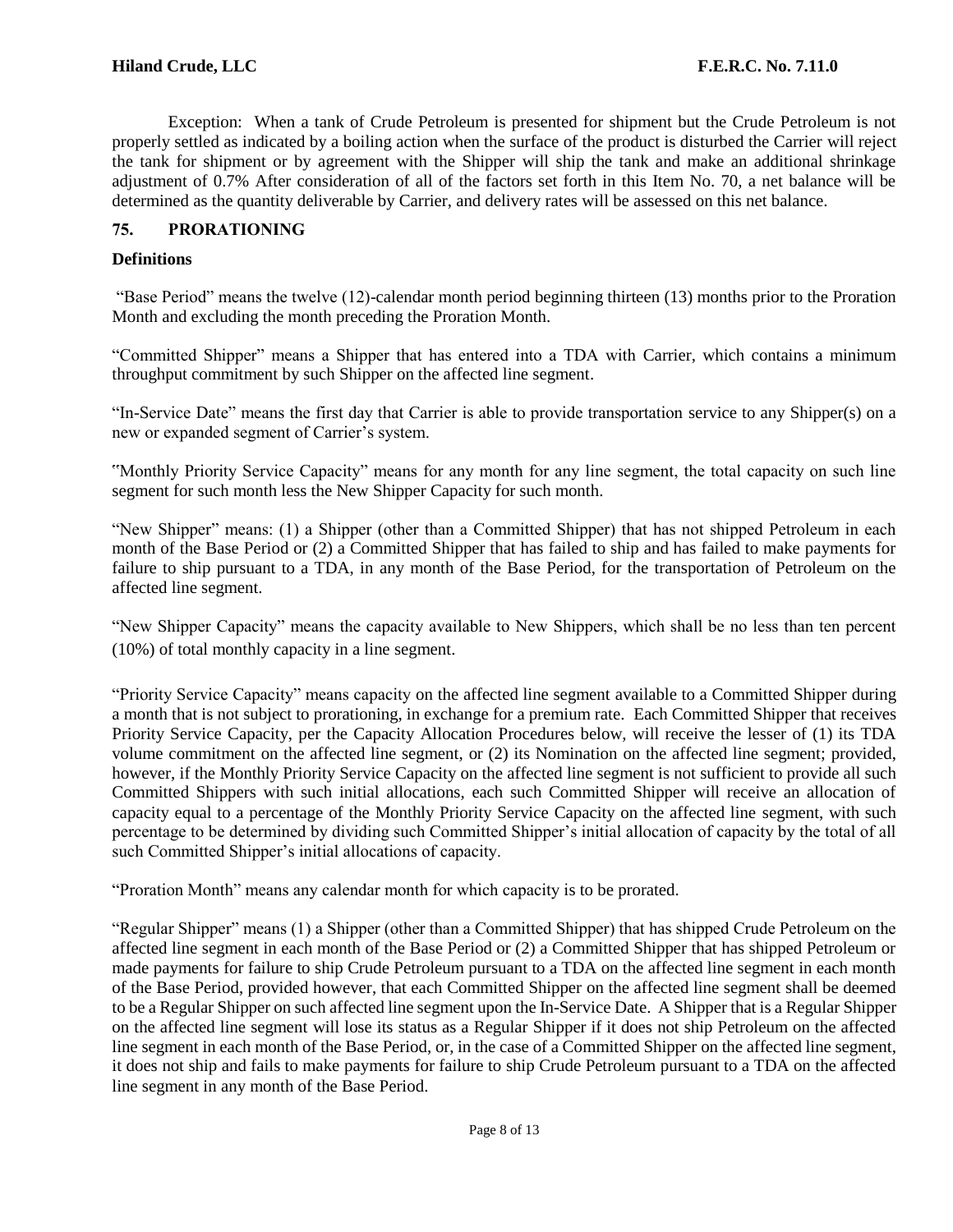"Regular Shipper Allocation" means a Regular Shipper's Total Shipments *divided* by 12 *divided* by Regular Shipper Capacity.

"Regular Shipper Capacity" means the capacity available to Regular Shippers on the affected line segment, which shall include all of the capacity remaining on the affected line segment following the award of Priority Service Capacity minus the capacity on the affected line segment set aside as New Shipper Capacity.

"TDA" means a Throughput and Deficiency Agreement by and between a Shipper and Carrier for Crude Petroleum transportation service on the System.

"Total Shipments" means the volumes of Crude Petroleum on the affected line segment that: (i) a Regular Shipper that is not a Committed Shipper has shipped and paid for or (ii) a Regular Shipper that is a Committed Shipper has shipped and paid for or has made payments for failure to ship, in each instance during the Base Period; provided however, that for the 13 months preceding the In Service Date a Committed Shipper will be deemed to have shipped its monthly volume commitment on the affected line segment set forth in its TDA.

## **Capacity Prorationing Procedures**

When Carrier receives more nominations (Nominations or pre-Nominations) in a month for transportation of Crude Petroleum on a line segment than Carrier is able to transport, such nominations will be subject to capacity prorationing procedures as set forth in this Item 75 ("Prorationing"). A Committed Shipper will be allowed to obtain Priority Service Capacity on the affected line segment (that is not subject to prorationing except as set forth in the definition of Priority Service Capacity), if, in the first Proration Month and every succeeding month where nominations exceed total capacity by more than 10 percent on the affected line segment, the Committed Shipper elects to pay a premium for such Priority Service Capacity as set forth in the applicable rate tariff. Following such an election, the Committed Shipper will receive Priority Service Capacity on the affected line segment each Proration Month; provided, however, that if a Committed Shipper fails to make such an election in the first Proration Month and every succeeding month in which nominations exceed total capacity by more than 10 percent on the affected line segment, the Committed Shipper shall forego the right to receive Priority Service Capacity in future months.

Following the award of Priority Service Capacity on the affected line segment, if any, Carrier shall apportion the remaining capacity for Shippers in such line segment in the following sequential manner:

- A. Regular Shippers:
	- (i) Each Regular Shipper (other than Committed Shippers that received Priority Service Capacity) will receive an initial allocation that equals the lesser of: (1) its Regular Shipper Allocation on the affected line segment, or (2) its Nomination on the affected line segment; provided, however, that if there is insufficient capacity on the affected line segment to provide Regular Shippers with such an initial allocation, each Regular Shippers will receive capacity on the affected line segment equal to a percentage of the Monthly Priority Service Capacity (less the capacity allocated to Committed Shippers that receive Priority Service Capacity) on the affected line segment, with such percentage to be determined by dividing such Regular Shipper's initial allocation of capacity by the total of all such Regular Shippers' initial allocations of capacity, with each such Regular Shipper also eligible to receive capacity on the affected line segment, equal to or less than the deficiency by participation as if a New Shipper in the procedures set forth in subpart (B) below.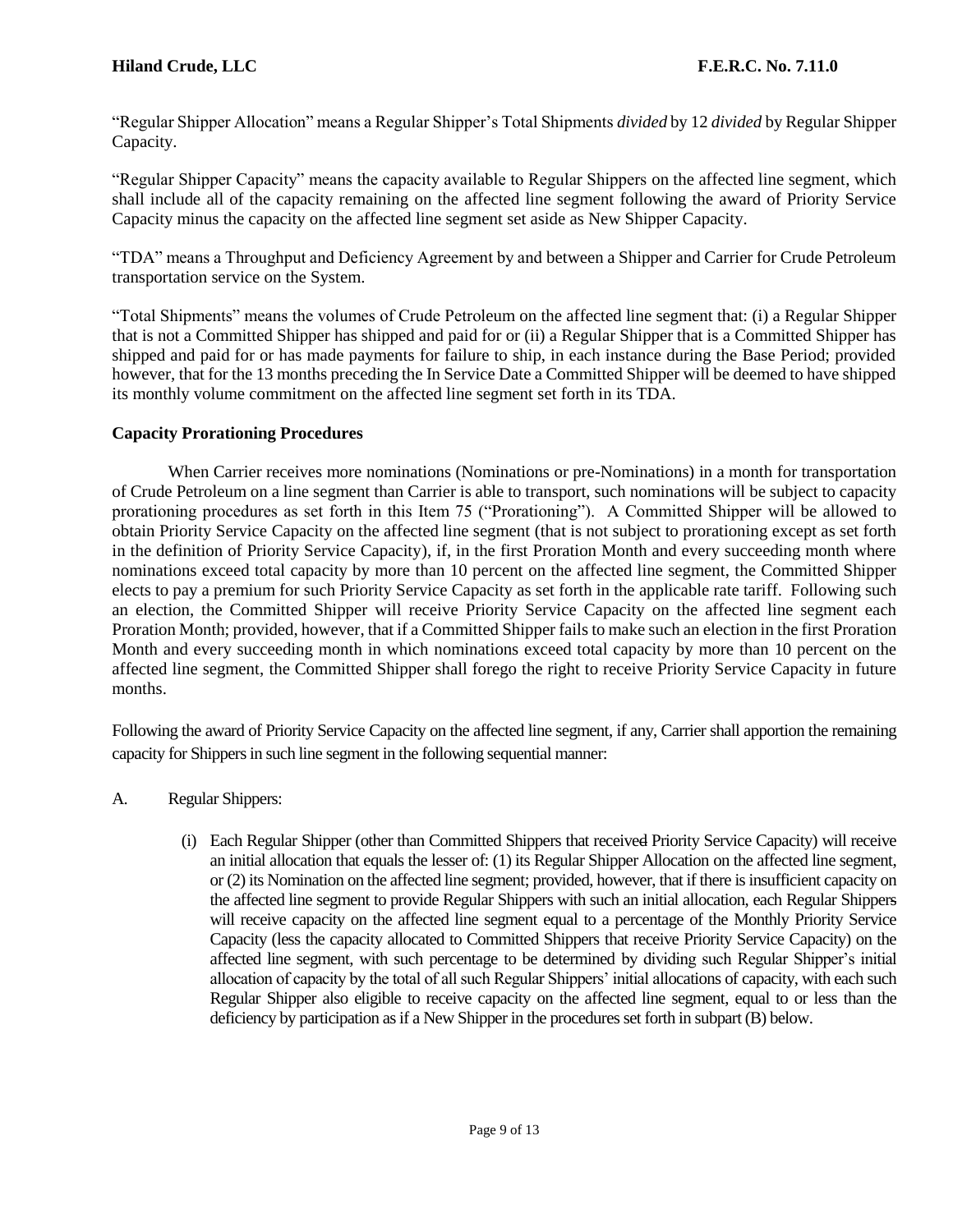- (ii) In each instance when a Regular Shipper's Allocation is greater than its Nomination on the affected line segment, the volume difference will be allocated on a pro rata basis to other Regular Shippers whose initial Regular Shipper Allocations are less than their Nominations on the affected line segment, up to the amount of each of their Nominations on the affected line segment.
- B. New Shippers:
	- (i) Each New Shipper shall receive an initial allocation that equals the lesser of: (1) New Shipper Capacity on the affected line segment divided by the total number of New Shippers making Nominations on the affected line segment for the Proration Month, or (2) its Nomination on the affected line segment.
	- (ii) In each instance when a New Shipper receives its Nomination on the affected line segment instead of its higher pro rata allocation under B.(i) above, the volume difference will be allocated equally among the remaining New Shippers receiving a pro rata allocation under B.(i).
	- (iii) The sum of capacity allocations under B. (i) and B.(ii) above shall equal each New Shipper's total allocation on the affected line segment for the Proration Month.
	- (iv) Each New Shipper will be allocated no more than 2.5 percent of the total capacity of the line segment; provided, however, that this limitation shall not be applicable if it would result in an allocation to New Shippers of less than 10 percent of the total monthly capacity of the line segment.

## **80. APPLICATION OF RATES & CHARGES**

(a) Crude Petroleum accepted for gathering and/or transportation shall be subject to the rates and charges in effect on the date of receipt of such Crude Petroleum by the Carrier, irrespective of the date of Nomination. Unless otherwise stated in an individual tariff making reference to these rules and regulations, delivery rates and all other lawful charges (other than gathering rates) will be collected on the basis of the net quantities of Crude Petroleum delivered and gathering rates will be collected on the basis of net quantities of Crude Petroleum received. All net quantities will be determined in the manner provided in Item 70 (GAUGING, TESTING AND DEDUCTIONS).

(b) Unless otherwise indicated on a tariff, a deduction of one-quarter of one percent (0.25%) will be made to cover evaporation, interface losses, and other normal losses during gathering and/or transportation.

#### **85. APPLICATION OF RATES FROM AND TO INTERMEDIATE POINTS**

(a) For Crude Petroleum accepted for gathering and/or transportation from any point on Carrier's lines not named in a particular tariff, which is intermediate to a point from which rates are published in said tariff, through such unnamed point, the rate published from the next more distant point specified in such tariff will apply. For Crude Petroleum accepted for gathering and/or transportation to any point not named in a particular tariff which is intermediate to a point to which rates are published in said tariffs, through such unnamed point, the rate published therein to the next more distant point specified in the tariff will apply. If use of such intermediate point is expected to continue for 30 days or more, a tariff for that point will be filed within 30 days.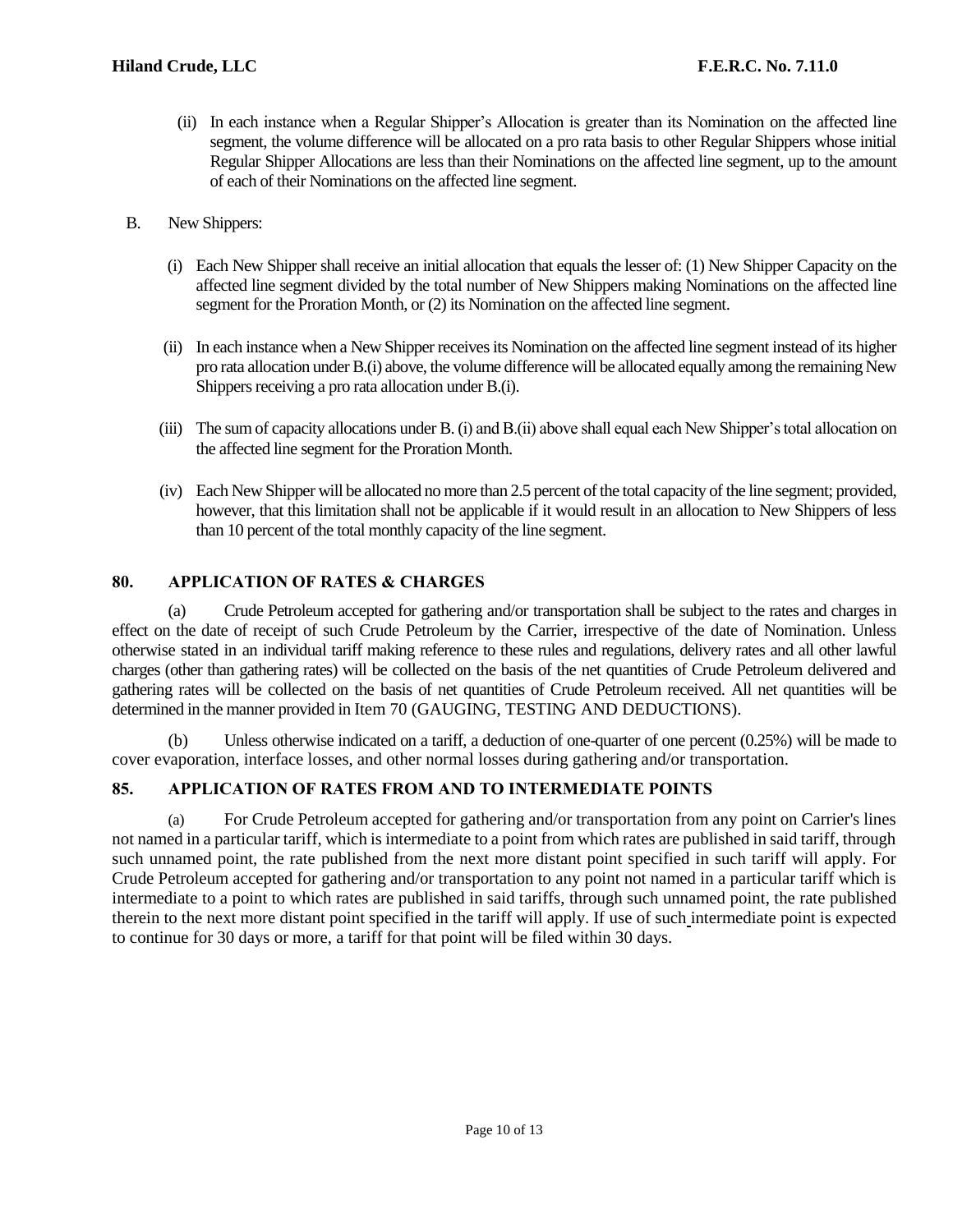#### **90. CHARGE FOR COMPENSATION FUND FEES INCURRED BY CARRIER**

In addition to all other charges accruing on Crude Petroleum accepted for gathering and/or transportation through Carrier's facilities, a per Barrel charge will be assessed and collected in the amount of any tax, fee, or other charge levied against Carrier by any Federal, State or local agency for the purpose of creating a fund for the reimbursement of parties who sustain costs or losses resulting from oil pipeline industry operations (including, without limitation, for the prevention, containment, clean-up and/or removal of spills, the reimbursement of persons sustaining loss therefrom or any other lawful purpose). Carrier shall be under no obligation to contest or protest on behalf of Shipper or Consignee the legality of such tax, fee or other charge. If a per Barrel charge is assessed, the amount of such charge will be stated in a FERC tariff.

#### **95. TRUCK LOADING AND UNLOADING**

Shipments unloaded from tank trucks into Carrier's facilities will be subject to a per-barrel charge, if specified on individual tariffs making reference to these rules and regulations. Such charge will be in addition to all other charges.

#### **100. PAYMENT OF GATHERING AND DELIVERY RATES AND OTHER CHARGES**

Shipper shall be responsible for payment of gathering and/or delivery rates and all other charges applicable to the shipment, and will be required to prepay such charges or furnish guaranty of payment satisfactory to Carrier, if deemed appropriate by Carrier based on Carrier's credit policies. No course of dealing between the parties shall constitute a waiver of Carrier's right to require a guaranty of such prepayment or guaranty of charges. Payments not received by Carrier in accordance with invoice terms shall be subject to a late charge equivalent to one hundred twenty-five percent (125%) of the prime interest rate as published in the Money Rates Table of the Wall Street Journal (eastern edition), or the maximum rate allowed by law, whichever is less. Carrier shall have a lien and security interest on all Crude Petroleum accepted for gathering and/or transportation to cover payment of all charges, including demurrage and late charges and will refuse to make delivery of the Crude Petroleum until all charges have been paid. If said charges, or any part thereof, shall remain unpaid for thirty days after notice of readiness to deliver, the Carrier will sell the Crude Petroleum at public auction for cash. Carrier shall have a lien and security interest on Crude Petroleum when there shall be failure to take the Crude Petroleum at the point of destination as provided in Item No. 65 (NOTICE OF ARRIVAL, DELIVERY AT DESTINATION, DEMURRAGE). Carrier shall have the right to sell said Crude Petroleum at public auction, for cash. The auction will be held between the hours of ten o'clock a.m. and four o'clock p.m. on any day not a weekend or legal holiday, and not less than twenty-four hours after the Shipper has been officially notified of the time and place of such sale and the quantity, general description, and location of the Crude Petroleum to be sold. Carrier, at its discretion, will be a bidder and purchaser at such sale. Out of the proceeds of said sale, Carrier shall pay itself for all gathering, delivery, demurrage, and other lawful charges, expenses of notice, advertisement, sale and other necessary expenses, and expenses of caring for and maintaining the Crude Petroleum, and the balance shall be held for whomsoever will be lawfully entitled thereto after the auction. If the proceeds of said sale do not cover all expenses incurred by Carrier, the Shipper and/or Consignee are liable to Carrier for any deficiency. Carrier's rights under this item are not exclusive but shall be in addition to any other rights or remedies available hereunder or under applicable law.

#### **105. DIVERSION**

Subject to Item 10 (NOMINATION, MINIMUM QUANTITY), a change in destination or routing will be permitted without additional charge, when operational circumstances permit, upon written request from the Shipper, provided an applicable tariff is in effect for any requested destination or routing, and provided that no back-haul is required.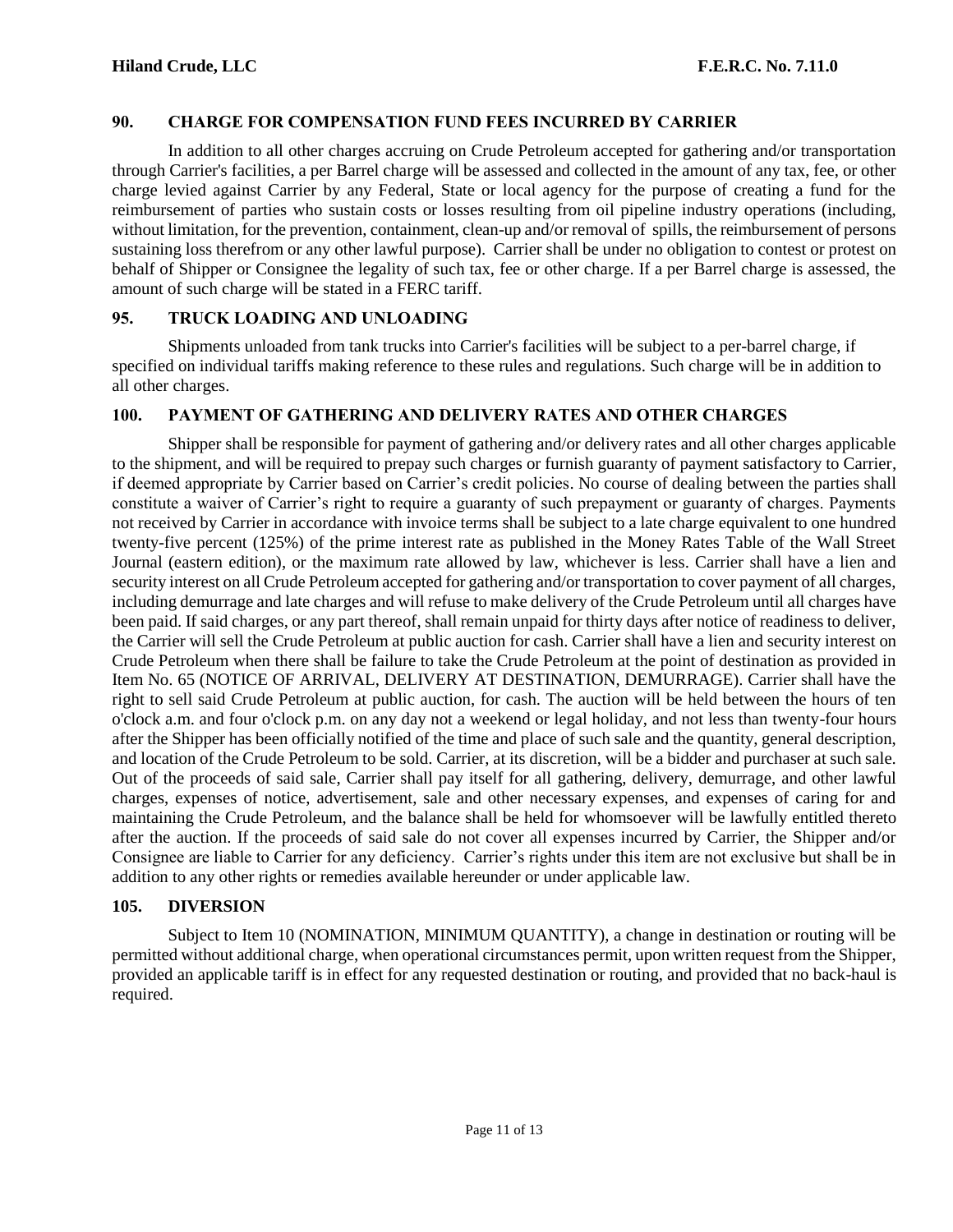#### **110. LIABILITY OF CARRIER**

(a) The Carrier while in possession of any of the Crude Petroleum herein described shall not be liable for any loss thereof, damage thereto, or delay, caused by: fire, storm, flood, epidemics, Act of God, accident, riots, civil disorder, strikes, or other labor dispute, insurrection, rebellion, war, act of the public enemy, quarantine, the authority of law, requisition or necessity of the Government of the United States in time of war, act or default of Shipper, Consignor or Consignee, earthquakes, sinkholes, or from any other cause not due to the negligence of Carrier and in no event shall Carrier be liable to Shipper, Consignor or Consignee for consequential, incidental, indirect, special or exemplary damages. In case of loss of Crude Petroleum each Shipper of the grade of Crude Petroleum so lost via the System in which the loss occurs shall share such loss in the proportion that the amount of such grade of Crude Petroleum then in the custody of Carrier for the account of such Shipper in such System bears to the total amount of such grade of Crude Petroleum then in the custody of Carrier in such System. Statements of quantities ascertained and computed from records kept in the usual manner by Carrier shall be accepted as prima facie correct in the distribution of losses under this item.

(b) Carrier will be obligated to deliver only that portion of a Crude Petroleum shipment remaining after deducting such loss. In such event, gathering and delivery charges will be made only on quantities of Crude Petroleum delivered.

(c) If Crude Petroleum is lost in transit, while in the custody of Carrier, due to causes other than those described in the first paragraph of this Item, Carrier, at its discretion, will obtain and deliver to Shipper other Crude Petroleum of the same quantity and grade as that which was lost or, Carrier will compensate Shipper for such loss in money. If Carrier compensates Shipper for such loss in money, the price per barrel shall be determined as of the date of the loss based on the value of the lost Crude Petroleum. Carrier's liability to Shipper, Consignor or Consignee for any claim of negligence or other loss shall be collectively limited to the value of the Crude Petroleum gathered and/or transported and related gathering and/or delivery charges.

### **115. CLAIMS, SUITS, AND TIME FOR FILING**

As a condition precedent to recovery, claims must be filed in writing with the Carrier within nine (9) months after delivery of the Crude Petroleum, or, in case of failure to make delivery, then within nine (9) months after a reasonable time for delivery has elapsed; and suits arising out of such claims shall be instituted against the Carrier only within two (2) years and one (1) day from the day when notice in writing is given by the Carrier to the claimant that the Carrier has disallowed the claim or any part or parts thereof specified in the notice. Where claims are not filed or suits are not instituted thereon in accordance with the foregoing provisions, Carrier will not be liable and such claims will not be paid.

#### **120. PIPEAGE OR OTHER CONTRACTS**

Separate pipeage and other contracts will, as necessary, be required of a Shipper, in accordance with the applicable tariff and these rules and regulations, before any duty of gathering and/or transportation by the Carrier shall arise.

#### **125. STORAGE IN TRANSIT**

The Carrier has, in certain instances, working tanks required in the process of gathering and/or transporting Crude Petroleum but no other available tankage and therefore, unless otherwise specifically stated in a tariff making reference to these rules and regulations, Carrier does not have facilities for rendering, nor does it offer a storage service. Provisions for storage in transit in facilities furnished by Shipper at points on Carrier's System will be permitted to the extent authorized under individual tariffs lawfully on file with the Federal Energy Regulatory Commission.